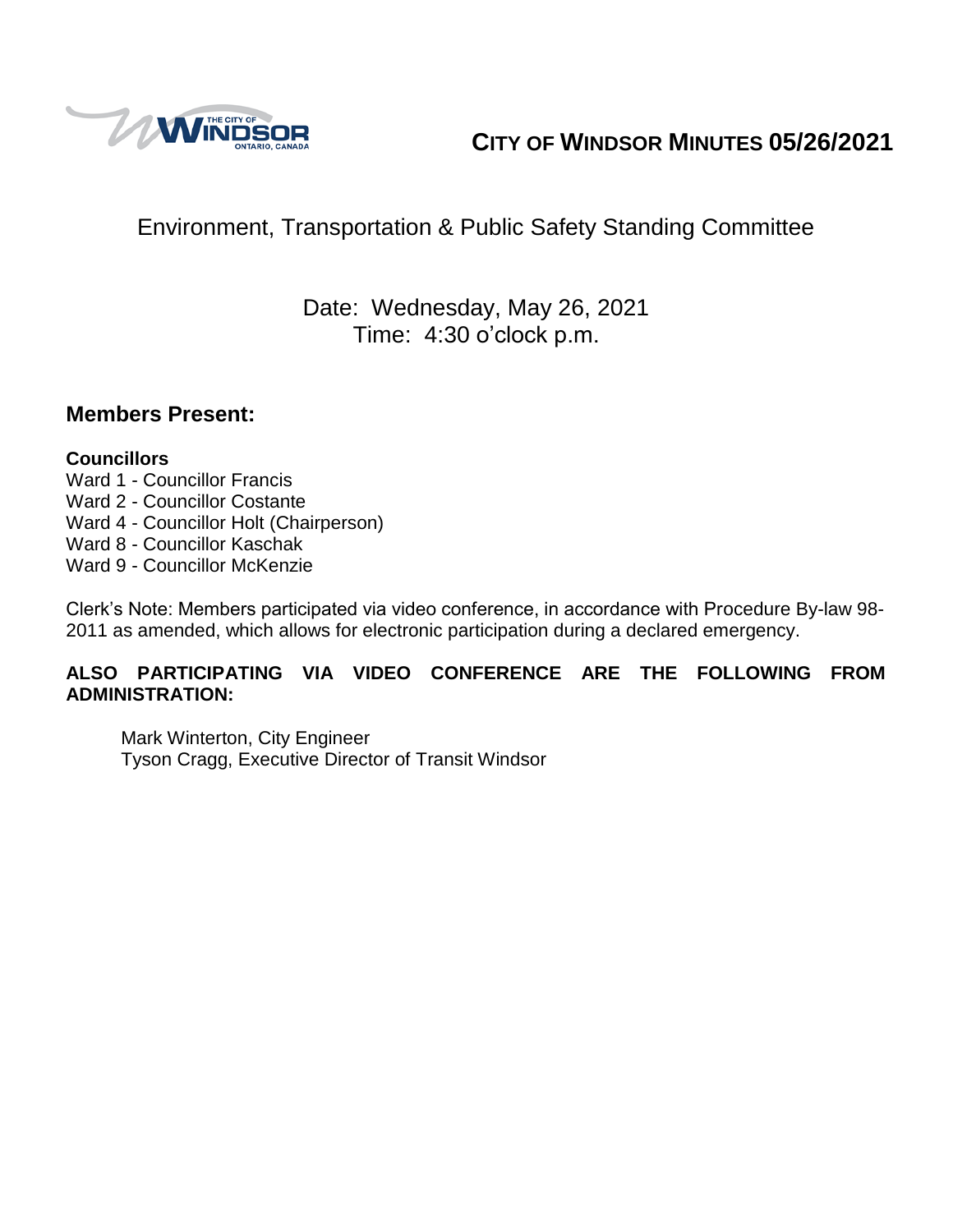# **Minutes Environment, Transportation & Public Safety Standing Committee Wednesday, May 26, 2021 Page 2** of 6

#### **1. CALL TO ORDER**

The Chairperson calls the meeting of the Environment, Transportation & Public Safety Standing Committee to order at 4:30 o'clock p.m.

### **2. DISCLOSURE OF PECUNIARY INTEREST AND THE GENERAL NATURE THEREOF**

None disclosed.

### **3. ADOPTION OF THE MINUTES OF THE ETPS STANDING COMMITTEE**

#### **3.1. Adoption of the Environment, Transportation & Public Safety Standing Committee minutes of its meeting held April 21, 2021**

Moved by: Councillor McKenzie Seconded by: Councillor Kaschak

THAT the minutes of the Environment, Transportation & Public Safety Standing Committee meeting (excluding Transit Matter items) held April 21, 2021 **BE ADOPTED** as presented. Carried.

Moved by: Councillor Costante Seconded by: Councillor Francis

THAT the minutes of the Environment, Transportation & Public Safety Standing Committee meeting (Transit Matter items only) held April 21, 2021 **BE ADOPTED** as presented. Carried.

Report Number: SCM 146/2021

# **4. REQUEST FOR DEFERRALS, REFERRALS OR WITHDRAWALS**

None requested.

# **5. COMMUNICATIONS**

None presented.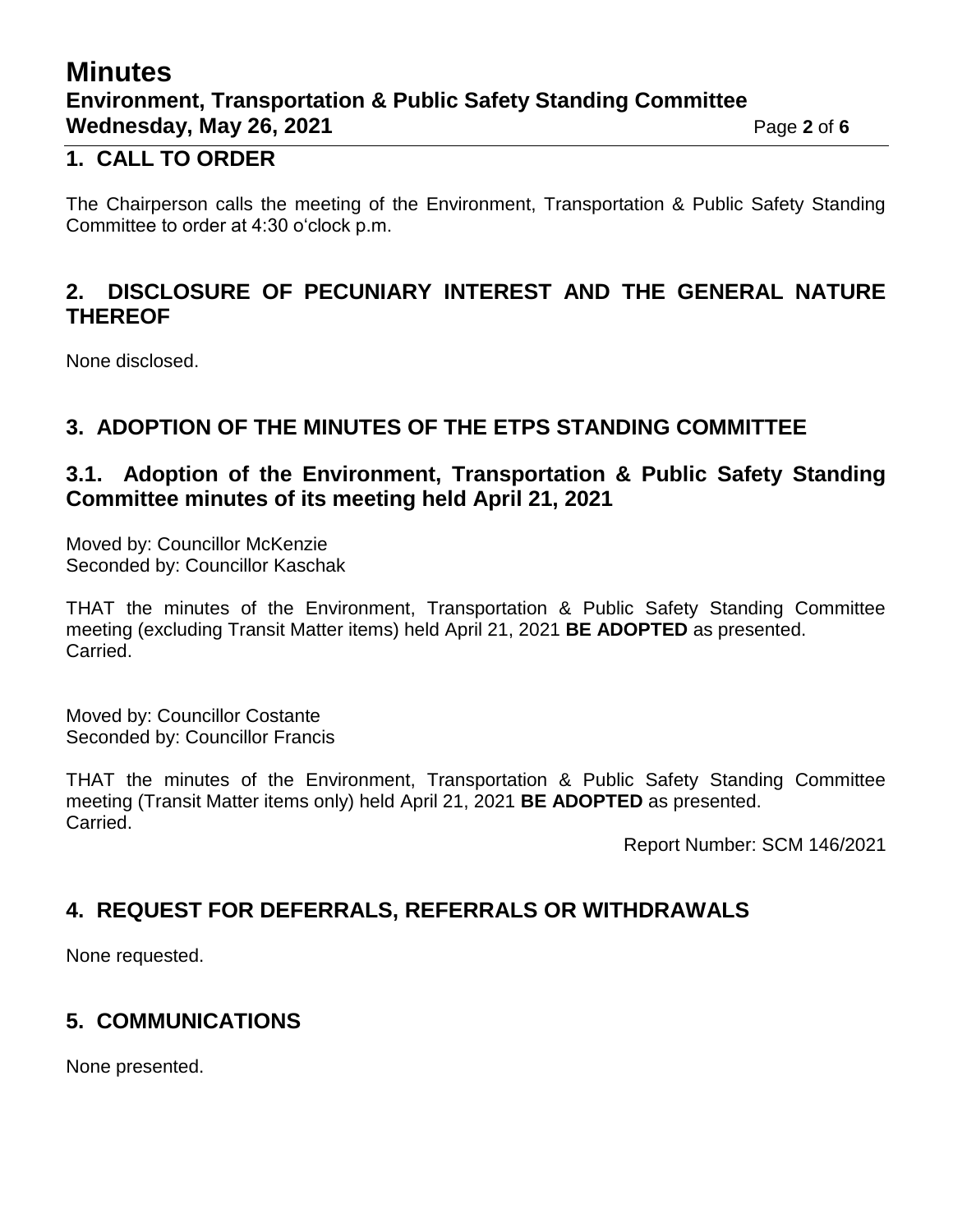#### **6. PRESENTATIONS AND DELEGATIONS**

None.

# **7. COMMITTEE MATTERS**

#### **7.1. Minutes of the Windsor Licensing Commission of its meeting held April 21, 2021**

Moved by: Councillor Francis Seconded by: Councillor Kaschak

Decision Number: **ETPS 827**

THAT the minutes of the Windsor Licensing Commission of its meeting held April 21, 2021 **BE RECEIVED**.

Carried.

Report Number: SCM 154/2021 Clerk's File: MB2021

# **8. ADMINISTRATIVE ITEMS**

None presented.

# **9. TRANSIT BOARD ITEMS**

#### **9.1. Town of Amherstburg - Transit Delivery and Maintenance Services - City Wide**

Councillor McKenzie inquires whether both parties are in agreement as it relates to the cost to deliver the service. Tyson Cragg, Executive Director of Transit Windsor, appears via video conference before the Environment, Transportation and Public Safety Standing Committee regarding the administrative report "Town of Amherstburg – Transit Delivery and Maintenance Services – City Wide" and indicates that preliminary discussions have been held with the Town of Amherstburg and the costing proposals are being prepared. Mr. Cragg adds that there is a good understanding between the two parties regarding what the cost will be. Mr. Cragg indicates that the Town of Amherstburg will be presented with various options for service, which includes weekdays only, weekdays plus Saturday, and all week including Saturday and Sunday; and they will be able to choose what level of service is preferable; and like the other services provided to LaSalle and Leamington, it would be on a full cost recovery basis so as not to impact the ratepayers in the City of Windsor but as a pay-as-you-go option.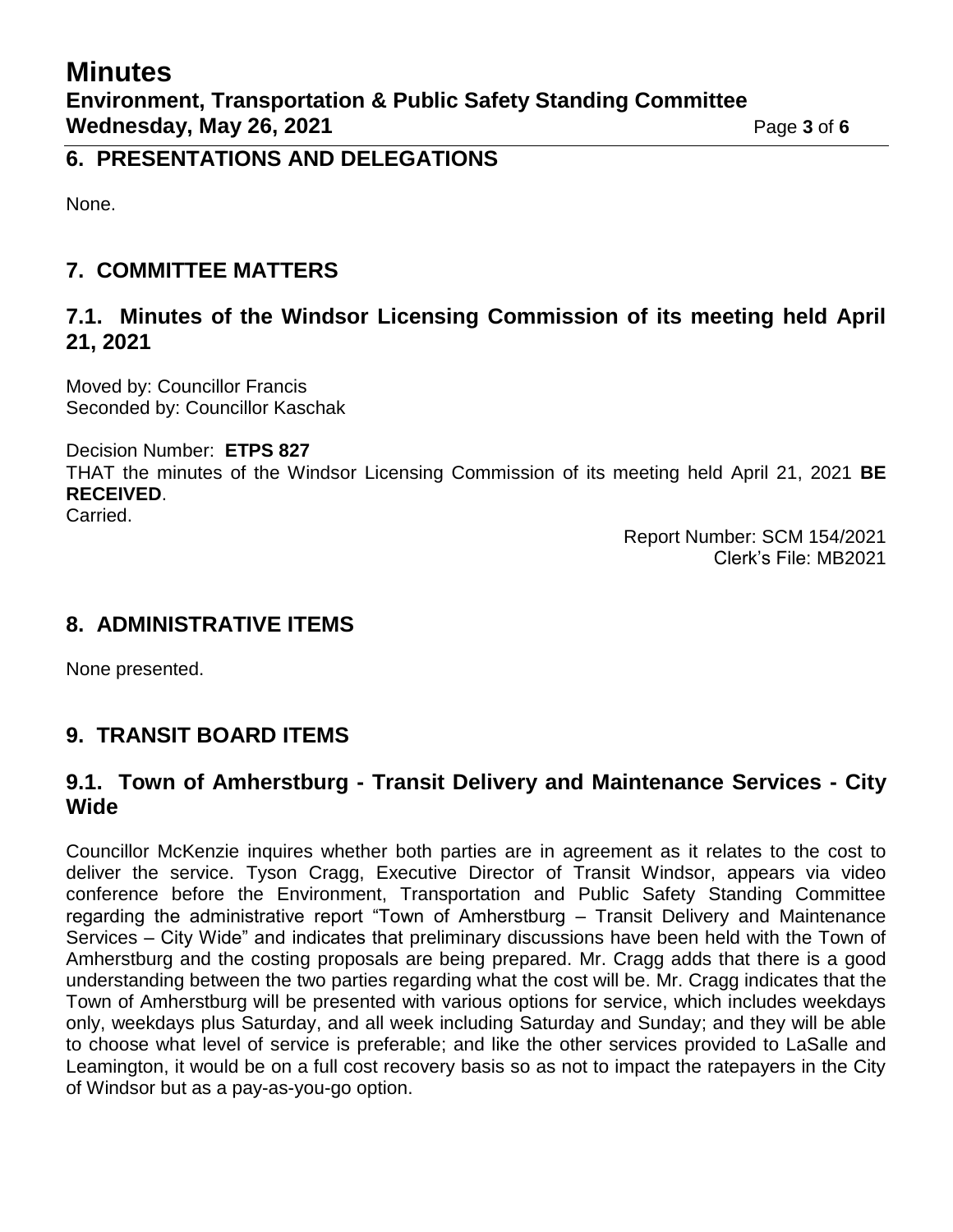# **Minutes Environment, Transportation & Public Safety Standing Committee Wednesday, May 26, 2021 Page 4** of 6

Councillor McKenzie inquires if there will there be any impact on implementing the Transit Windsor Master Plan if this service is extended to the Town of Amherstburg. Mr. Cragg indicates that there would be no impact and that the Transit Windsor Master Plan includes expansion of regional service and the intent is to broaden the reach of Transit Windsor, which not only provides benefits to the City of Windsor and the outlying municipalities, but it also provides additional ridership opportunities for Transit Windsor. Mr. Cragg indicates that the Amherstburg service would likely be feeding into St. Clair College so it provides a conduit for educational opportunities.

Councillor McKenzie indicates that there are some time sensitive issues to be implemented in the Transit Windsor Master Plan and inquires whether adding this level of service to the community would impact the timelines that need to be met. Mr. Cragg responds that the expansion from a regional respective will have no impact on the initiatives in the Transit Windsor Master Plan.

Moved by: Councillor McKenzie Seconded by: Councillor Kaschak

#### Decision Number: **ETPS 828**

THAT the Environment, Transportation & Public Safety Standing Committee sitting as the Transit Windsor Board of Directors **APPROVE:**

- 1. THAT the City Engineer Corporate Leader of Environmental Protection & Infrastructure Services and the Executive Director of Transit Windsor **BE AUTHORIZED** to negotiate with the Corporation of The Town of Amherstburg for Transit Delivery and Maintenance Services and to engage in any resulting contract negotiations; and,
- 2. THAT a subsequent report on the outcomes of the negotiations **BE PREPARED AND SUBMITTED** to the Environment, Transportation & Public Safety Standing Committee sitting as the Transit Windsor Board of Directors and City Council with that report fully detailing the costs associated with the proposed service delivery and seeking any further approvals or authorizations that may be required from the Transit Windsor Board of Directors and City Council.

Carried.

Report Number: S 48/2021 Clerk's File: MTT2021

#### **9.2. Permanent Funding for New Operations Supervisor within Transit Operations Department - City Wide**

Councillor McKenzie refers to the report, which indicates that training will be provided for the Transit operators, and inquires whether training through this position will be extended to other vehicle operators. Tyson Cragg, Executive Director of Transit Windsor, indicates that is correct. Mr. Cragg adds that a request was received after the initial budget process in February 2021 from the City of Windsor's Human Resources Department to provide training to commercial vehicle operators. Mr. Cragg indicates that Transit Windsor operates the largest commercial fleet of any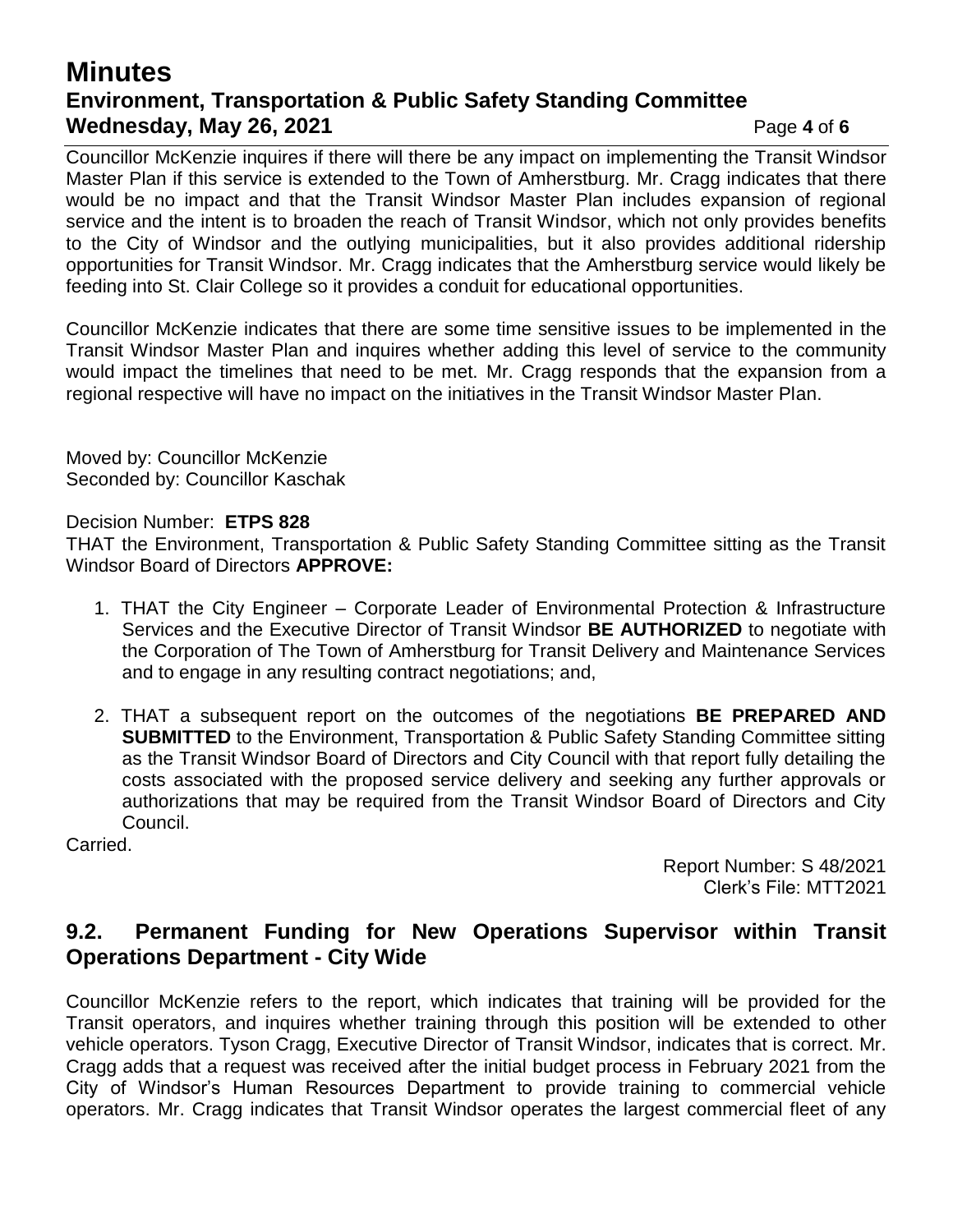## **Minutes Environment, Transportation & Public Safety Standing Committee Wednesday, May 26, 2021 Page 5** of 6

department in the city and the staff are equipped to provide licence upgrades and a rigorous level of training. Mr. Cragg adds that the larger City organization has requested that Transit Windsor provide backup for them as additional refresher training is required for their drivers and this adds another layer of the justification for this position.

Councillor McKenzie inquires whether this would offset some of the costs to Transit Windsor if this is a shared service throughout the Corporation. Mr. Cragg indicates that those discussions have not taken place.

Councillor McKenzie inquires whether consideration was given to making this position a union position. Mr. Cragg indicates that the training positions outlined in their Collective Agreement are non-union supervisory positions.

Councillor Francis refers to the previous question asked regarding offsetting costs to Transit, and he adds that this is a position to be analyzed in the City's budget so it will be fully paid for by the taxpayer and the Corporation. Councillor Francis requests that Administration comment on the request by Human Resources and questions if there are any other options. Councillor Francis indicates that this was funded through a one-time funding through Budget Stabilization Reserves for 2021, but the request is to annualize this on an on-going basis and expresses concern as it is five months into the year and these discussions were not held during budget deliberations. Councillor Francis inquires whether Human Resources is looking at other options related to training outside of the Corporation. Mr. Cragg indicates that he is not aware of the level of research undertaken by Human Resources. Mr. Cragg adds that from a transit perspective, an in-house solution is being offered and Transit Windsor will reach out to provide that service to their city partners.

Moved by: Councillor McKenzie Seconded by: Councillor Francis

#### Decision Number: **ETPS 829**

THAT the Environment, Transportation and Public Safety Standing Committee, sitting as the Transit Windsor Board of Directors and City Council **APPROVE** Transit Administration's request to permanently fund the new Operations Supervisor position, dedicated to operator training, which was approved as a one-time funding position through the 2021 Operating Budget (B5/2021); and,

THAT the Environment, Transportation and Public Safety Standing Committee, sitting as the Transit Windsor Board of Directors and City Council **APPROVE** the permanent funding to be annualized through the yearly Operating Budget as a pre-commitment to the 2022 Operating Budget; and,

THAT other options related to training **BE PROVIDED** by administration to City Council including considering in-house options as well as other options when this report proceeds to Council. Carried.